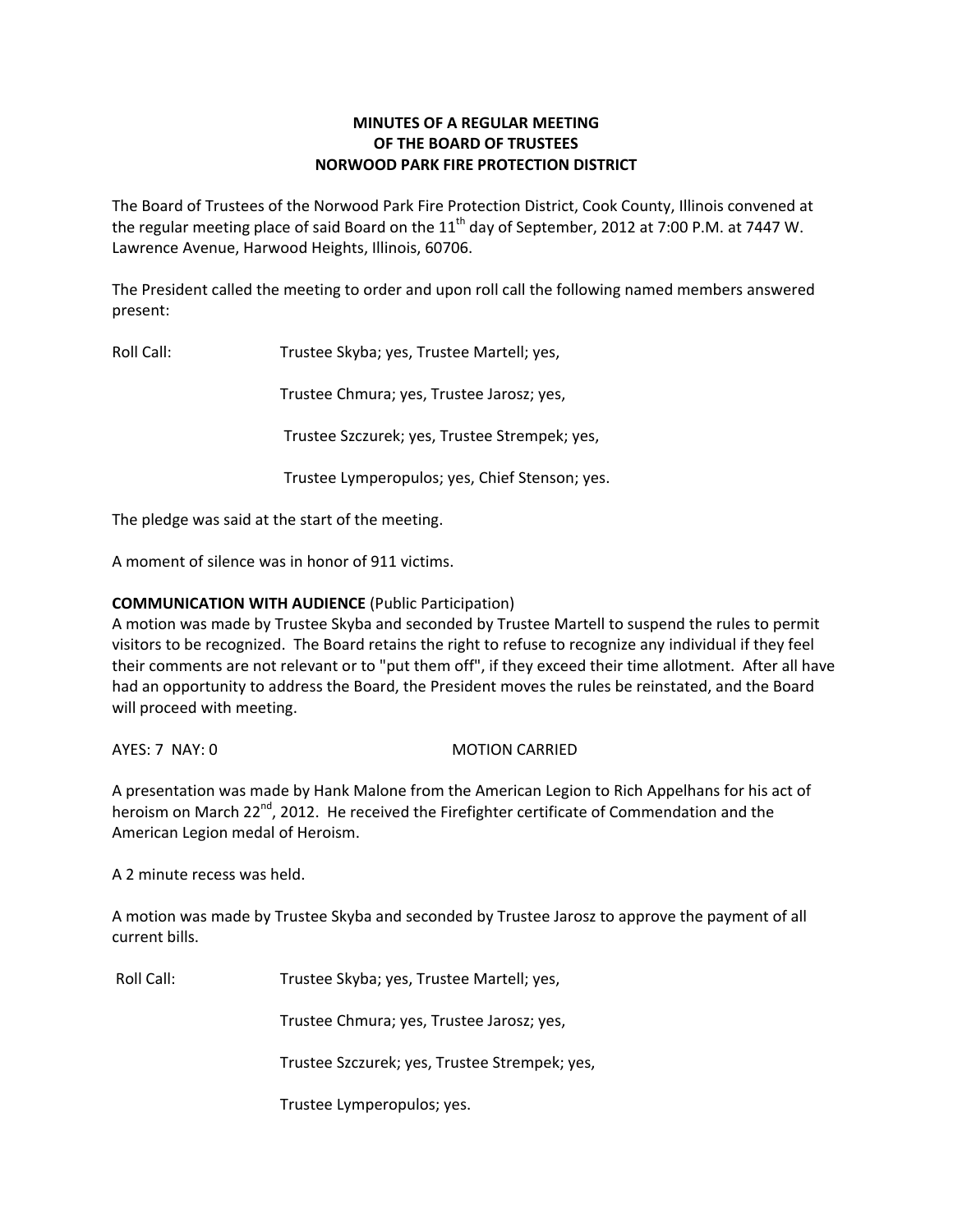### AYES: 7 NAY: 0 MOTION CARRIED

A motion was made by Trustee Strempek and seconded by Trustee Martell to approve the minutes of the Regular meeting held on August  $14^{\text{th}}$ , 2012.

Roll Call: Trustee Skyba; yes, Trustee Martell; yes,

Trustee Chmura; yes, Trustee Jarosz; yes,

Trustee Szczurek; yes, Trustee Strempek; yes,

Trustee Lymperopulos; yes.

AYES: 7 NAY: 0 MOTION CARRIED

A motion was made by Trustee Skyba and seconded by Trustee Strempek to approve the minutes of the Public Hearing held on August 14<sup>th</sup>, 2012.

Roll Call: Trustee Skyba; yes, Trustee Martell; yes,

Trustee Chmura; yes, Trustee Jarosz; yes,

Trustee Szczurek; yes, Trustee Strempek; yes,

Trustee Lymperopulos; yes.

AYES: 7 NAY: 0 MOTION CARRIED

## **TREASURER'S REPORT**

Schedule of Assets (Arising from Cash Transactions) August 31, 2012

#### Assets

| Checking and money market accounts (interest rate-APY): |           |
|---------------------------------------------------------|-----------|
| Plaza Bank checking (0.046%)                            | \$1,784   |
| Plaza Bank money market (0.295%)                        | 1,297,292 |
| Plaza Bank checking- Public Education                   | 573       |
| Plaza Bank ambulance billing money market (0.295%)      | 714.691   |
| Plaza Bank-Medical 1003102                              | 3,318     |
| Suburban Bank & Trust                                   |           |
| Total checking and money market accounts                | 2,017,658 |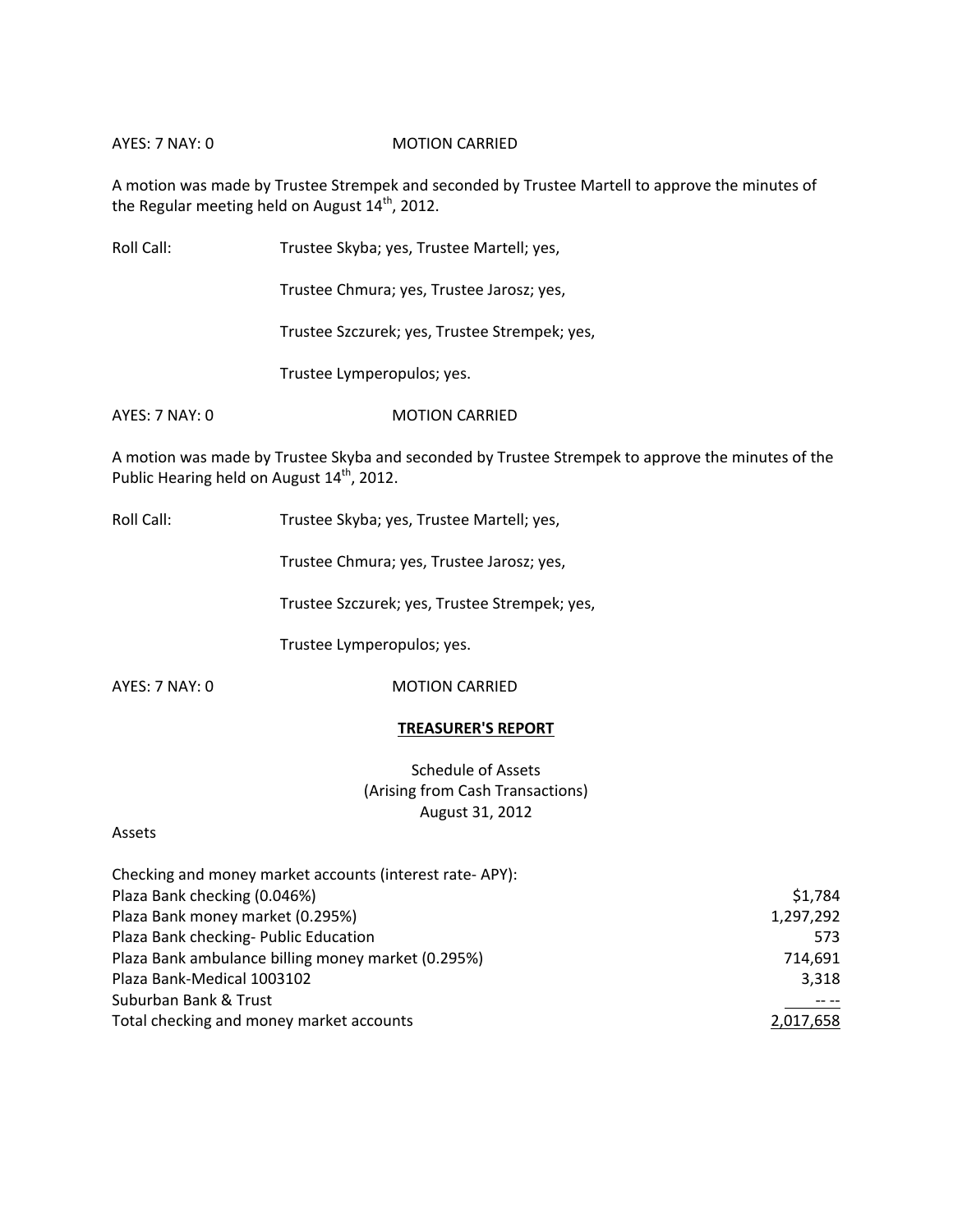| Certificates of deposit (interest rate and maturity):    |             |  |
|----------------------------------------------------------|-------------|--|
| Plaza Bank (0.65%, 03/02/13)                             | 617,053     |  |
| Belmont Bank and Trust (1.20% 08/23/12)                  | 528,032     |  |
| Plaza Bank (0.85% 01/17/13)                              | 123,359     |  |
| Plaza Bank (0.65% 03/18/13                               | 418,219     |  |
| Plaza Bank (0.65% 06/23/13)                              | 467,900     |  |
| Belmont Bank (1.20% 08/21/12)                            | 509,219     |  |
| Belmont Bank (1.00% 07/19/14)                            | 359,776     |  |
| Total certificates of deposit                            | 3,023,558   |  |
| Total checking, money market and certificates of deposit | \$5,041,216 |  |

Motion by Trustee Skyba, seconded by Trustee Jarosz to approve the Treasurer's report as presented from the Financial Statement for August 2012**.**

Roll Call: Trustee Skyba; yes, Trustee Martell; yes, Trustee Chmura; yes, Trustee Jarosz; yes, Trustee Szczurek; yes, Trustee Strempek; yes,

Trustee Lymperopulos; yes.

AYES: 7 NAY: 0 **MOTION CARRIED** 

Trustee Martell stated that they renewed 2 CD's at 1% with a bump up feature for each.

## **Chiefs Report:**

All Trustees received a copy of the alarm report.

All Trustees received a copy of the inspection report along with the list of completed inspections for this month.

We have 3 quotes for seal coating our parking lot but due to the Marianos construction we are going to hold off until the spring of 2013. At that time we will see if Annettes seal coating will still honor the bid and get it done at that time. Trustee Lymperopulos asked about the sewers. Discussion.

We recently had one of our air bags fail during training. The cost to replace the bag is about \$4,000. The whole set is 12 years old and we feel that the other bags are subject to the same. We priced out new systems and they were around \$10,000. We can continue to use the remaining bags for the near future until we purchase a new set. Chief will work with the equipment committee.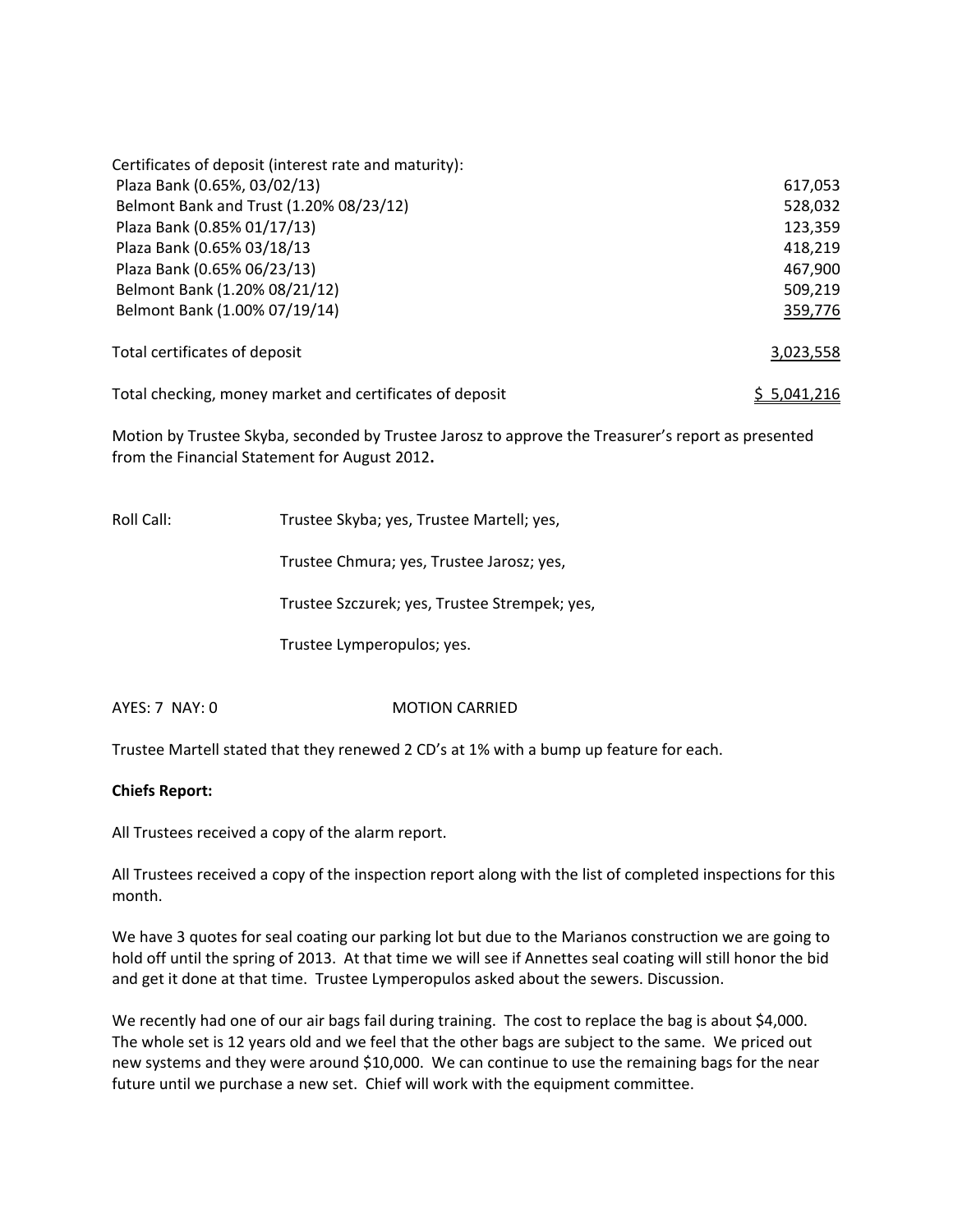I have reported recently that our Hurst equipment on the front line engine will need to be replaced. This equipment was purchased in 1996 and has lost some of its power. They are now making battery operated Hurst equipment and we had outlets put in the back cabinet of the new engine for charging. The cost to replace this equipment with the battery operated system is around \$25,000. If we replace it with the same hydraulic generator and hoses it would be around \$20,000. I will work with the equipment committee on a time table for replacing this unit and making a decision on what type of system.

The lights and sirens have been installed in the new Chiefs car. The original installer never returned our phone calls so we were forced to look for other quotes. I received three more quotes of \$3,712, \$3,373 and \$2,471. I went with the lowest bid as he had good references. The work is complete, he did it on time and did a great job. I have it on the agenda for approval.

Open House is set for October 6<sup>th</sup> from noon to 3pm; I hope all can make it. If you would like to help with anything please let me know. Flu shots will be available for residents donated by Mary Field. Thanks to Trustee Jarosz who has offered to do the kids photos again.

We are putting the finishing touches on the 10 year report. We will make several copies and put it on the website. Lt. Stan Koy and Megan Gaesor our summer intern put a lot of hours in and did a great job. Discussion.

The election for the fire board is April 9<sup>th</sup>, 2013 we have two Trustees up for election, Trustee Martell and Trustee Lymperopulos. The first day to circulate petitions is September 25<sup>th</sup>. The first day for filing the petitions is December  $17<sup>th</sup>$  at 8am and the last day is December 24<sup>th</sup> at 5pm.

Commissioner Golebiowski will now report on the Commissioners meeting that was held on September  $4^{\text{th}}$ .

Commissioner Golebiowski stated that they met with IO Solutions regarding the Lieutenants examination.

A motion was made by Trustee Martell and seconded by Trustee Strempek to accept the Chiefs report as presented for August 2012.

AYES: 7 NAY: 0 MOTION CARRIED

#### **Presidents Report:**

None

## **Committee Reports:**

Finance Committee‐ Trustee Chmura stated there is nothing to report at this time.

Building and Equipment Committee‐ Chairman Trustee Szczurek stated he had nothing to report at this time.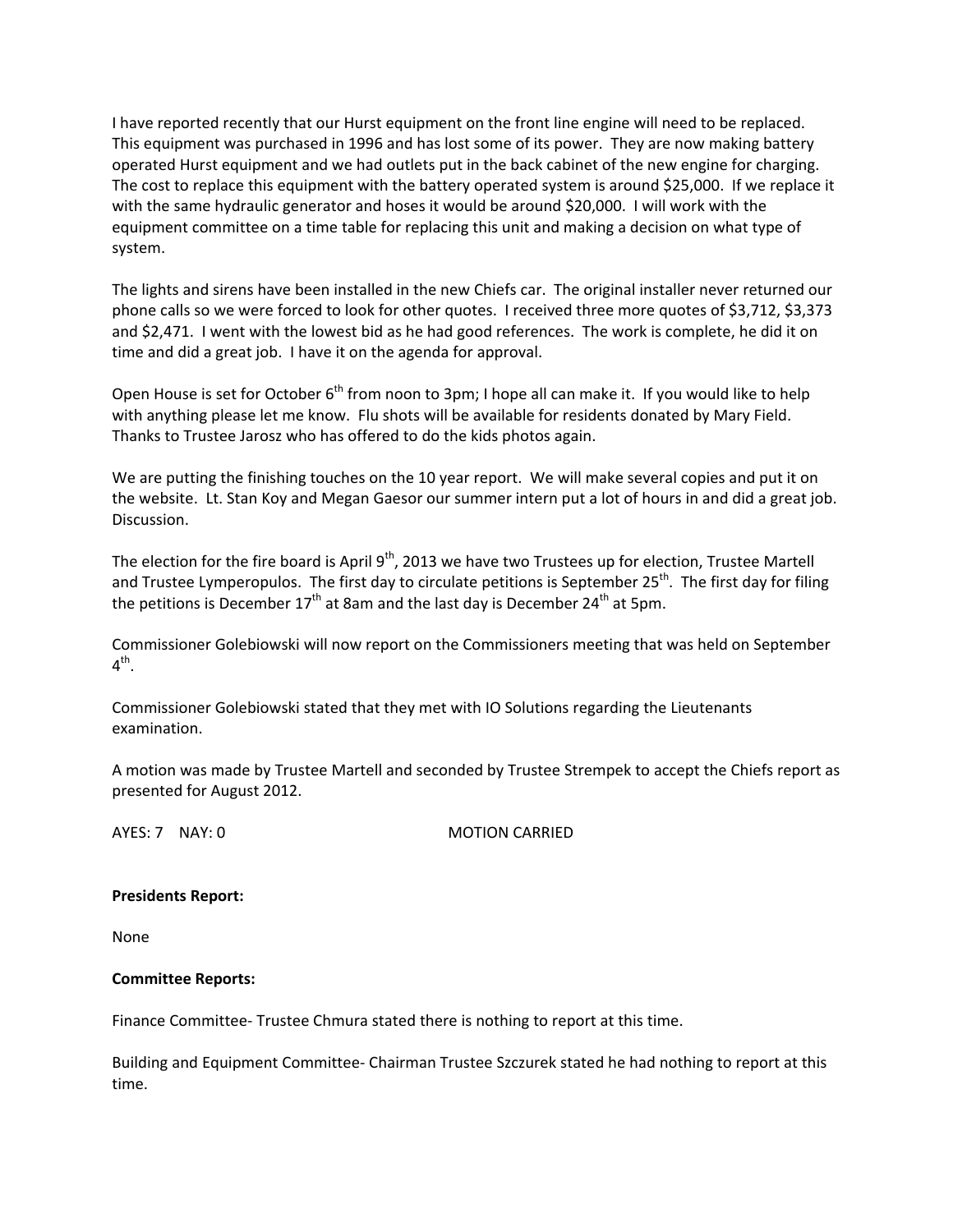Technology and PR Media Committee‐ Chairman Strempek stated he had nothing to report at this time.

Policy Committee‐ Chairman Trustee Skyba stated there is nothing to report.

Pension Fund- Trustee Chmura stated there was a hearing last week for Commander Carpino who filed for disability. He was denied disability 5 to 0.

### **Old Business:**

None

#### **New Business**:

Motion by Trustee Skyba and seconded by Trustee Jarosz to approve the three year contract with Paramedic Services of Illinois Paramedic contract (January 1, 2013 through December 31, 2015).

Roll Call: Trustee Skyba; yes, Trustee Martell; yes,

Trustee Chmura; yes, Trustee Jarosz; yes,

Trustee Szczurek; yes, Trustee Strempek; yes,

Trustee Lymperopulos; yes.

AYES: 7 NAY: 0 MOTION CARRIED

Motion by Trustee Lymperopulos and seconded by Trustee Szczurek to approve the emergency installation of lights and sirens to new Squad 108 by Koda Auto for a cost of \$2,471.64.

Roll Call: Trustee Skyba; yes, Trustee Martell; yes,

Trustee Chmura; yes, Trustee Jarosz; yes,

Trustee Szczurek; yes, Trustee Strempek; yes,

Trustee Lymperopulos; yes.

AYES: 7 NAY: 0 MOTION CARRIED

Motion to go into Closed Session was tabled.